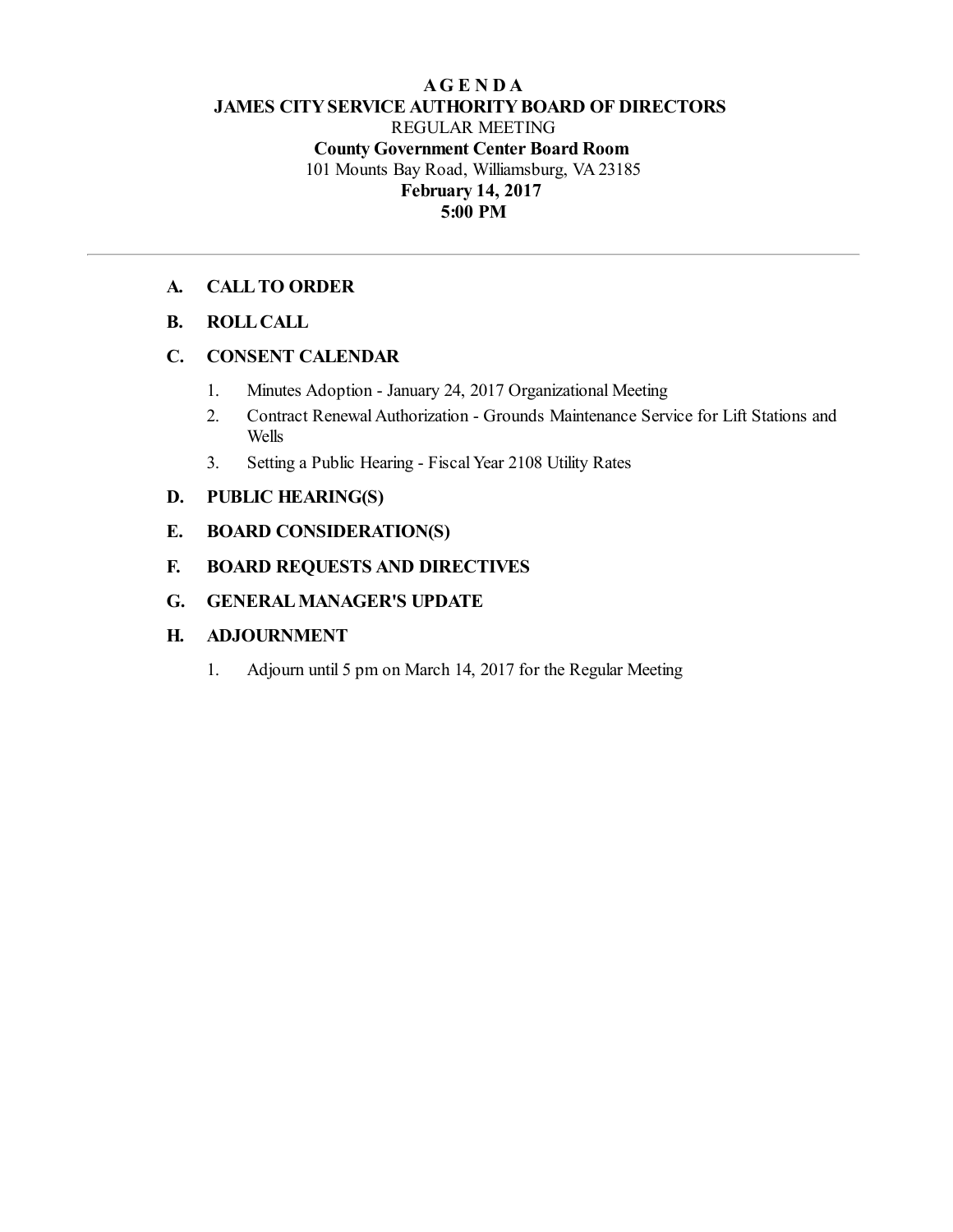# **AGENDAITEM NO. C.1.**

# **ITEM SUMMARY**

| DATE:           | 2/14/2017                                                  |
|-----------------|------------------------------------------------------------|
| TO:             | The Board of Directors                                     |
| FROM:           | Teresa J. Fellows, Administrative Coordinator              |
| <b>SUBJECT:</b> | Minutes Adoption - January 24, 2017 Organizational Meeting |

# **ATTACHMENTS:**

|                        | Description        |                 |          | Type           |                       |
|------------------------|--------------------|-----------------|----------|----------------|-----------------------|
| D                      | 012417 BOD Minutes |                 |          | <b>Minutes</b> |                       |
| <b>REVIEWERS:</b>      |                    |                 |          |                |                       |
| Department             |                    | Reviewer        | Action   |                | Date                  |
| <b>Board Secretary</b> |                    | Fellows, Teresa | Approved |                | $2/7/2017 - 11:03$ AM |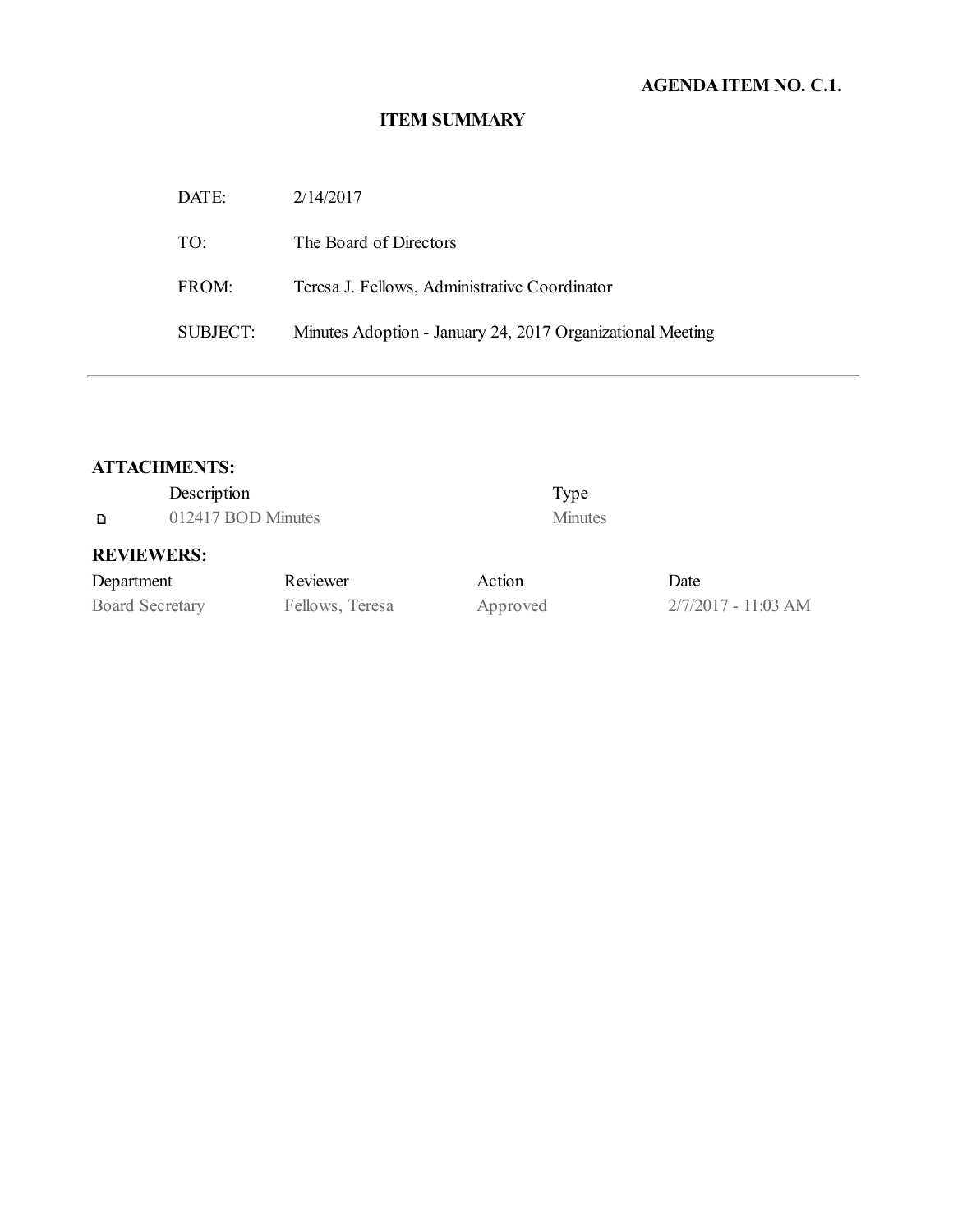### **MINUTES JAMES CITY SERVICE AUTHORITY BOARD OF DIRECTORS ORGANIZATIONAL MEETING County Government Center Board Room 101 Mounts Bay Road, Williamsburg, VA 23185 January 24, 2017 6:30 PM**

#### **A. CALL TO ORDER**

#### **B. ROLL CALL**

John J. McGlennon, Roberts District P. Sue Sadler, Vice-Chairman, Stonehouse District Michael J. Hipple, Powhatan District Ruth M. Larson, Berkeley District Kevin D. Onizuk, Chairman, Jamestown District

Adam R. Kinsman, County Attorney Bryan J. Hill, County Administrator M. Douglas Powell, General Manager

#### **C. ORGANIZATIONAL MEETING**

#### 1. Organizational Meeting of the Board of Directors

A motion to Approve was made by John McGlennon and the motion result was Passed. AYES: 5 NAYS: 0 ABSTAIN: 0 ABSENT: 0 Ayes: Hipple, McGlennon, Onizuk, Sadler, Larson

Ms. Sadler made a motion to appoint Ms. Larson as Chairman of the Board of Directors for 2017. The motion passed by a unanimous voice vote.

Ms. Larson made a motion to appoint Ms. Sadler as Vice Chairman of the Board of Directors for 2017. The motion passed by a unanimous voice vote.

#### **D. CONSENT CALENDAR**

A motion to Approve was made by John McGlennon and the motion result was Passed. AYES: 5 NAYS: 0 ABSTAIN: 0 ABSENT: 0 Ayes: Hipple, McGlennon, Onizuk, Sadler, Larson

- 1. Minutes Adoption December 13, 2016, Regular Meeting
- 2. Agreement with Williamsburg Memorial Park

#### **E. PUBLIC HEARING(S)**

#### **F. BOARD CONSIDERATION(S)**

**G. BOARD REQUESTS AND DIRECTIVES**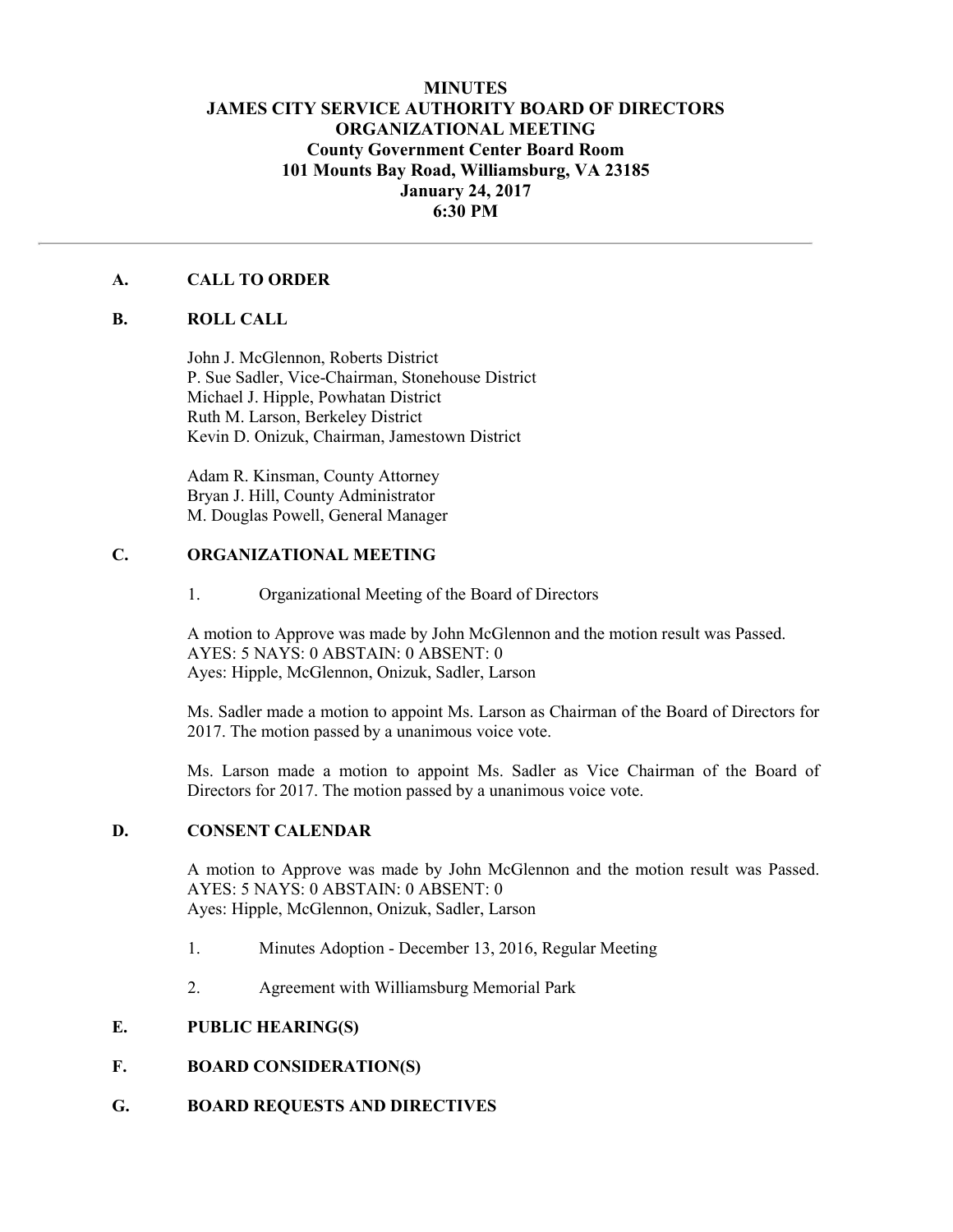## **H. ADJOURNMENT**

1. Adjourn until 5 p.m. on February 14, 2017, for the Regular Meeting

A motion to Adjourn was made by John McGlennon and the motion result was Passed. AYES: 5 NAYS: 0 ABSTAIN: 0 ABSENT: 0 Ayes: Hipple, McGlennon, Onizuk, Sadler, Larson

At 7:35 p.m., Ms. Larson adjourned the Board.

Bryan J. Hill, Secretary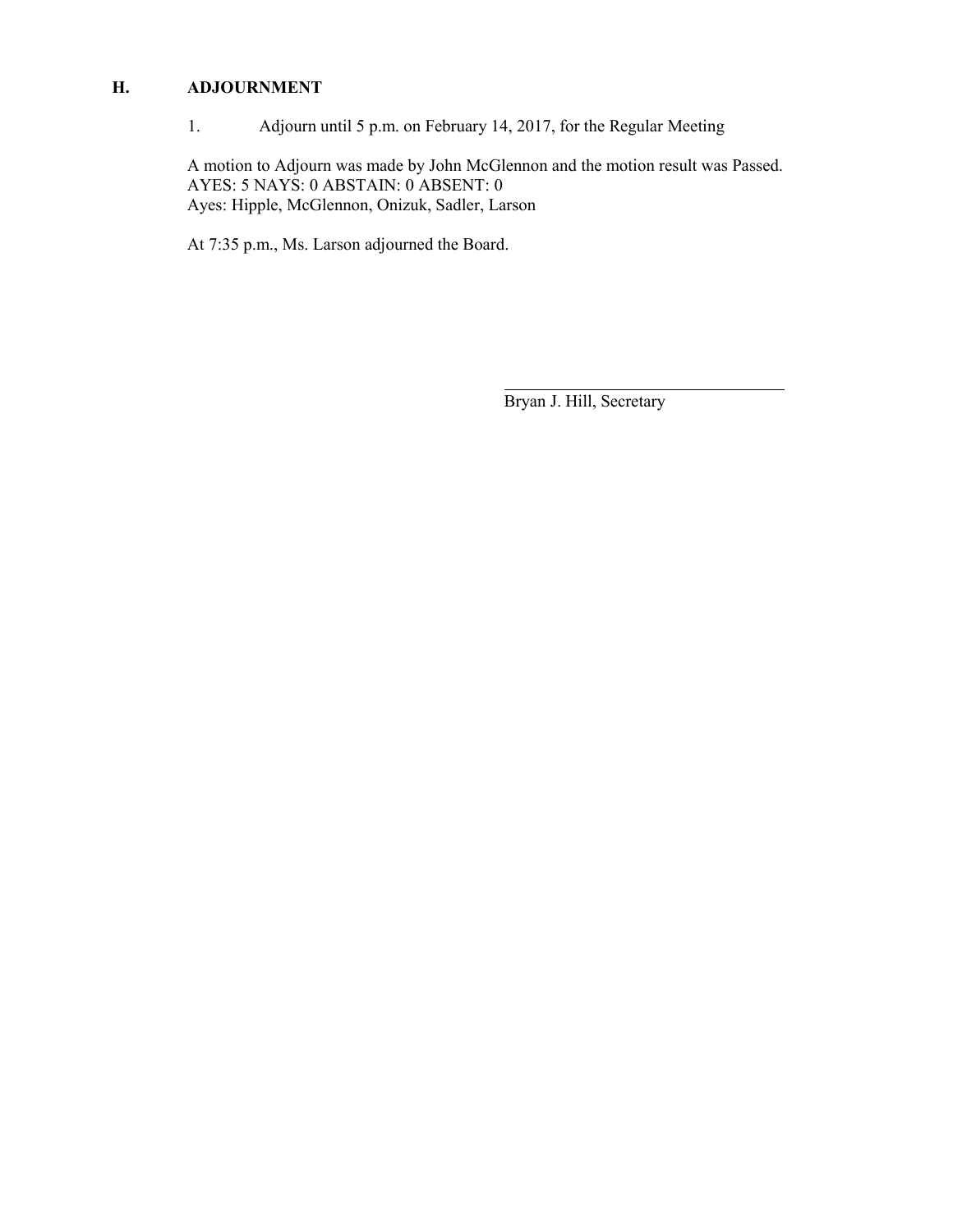# **AGENDAITEM NO. C.2.**

# **ITEM SUMMARY**

| DATE:    | 2/14/2017                                                                                   |
|----------|---------------------------------------------------------------------------------------------|
| TO:      | The Board of Directors                                                                      |
| FROM:    | M. Douglas Powell, General Manager                                                          |
| SUBJECT: | Contract Renewal Authorization - Grounds Maintenance Service for Lift Stations<br>and Wells |

# **ATTACHMENTS:**

|   | Description | Type       |
|---|-------------|------------|
| D | mem         | Cover Memo |
| D | res         | Resolution |

# **REVIEWERS:**

| Department                      | Reviewer        | Action   | Date                  |
|---------------------------------|-----------------|----------|-----------------------|
| James City Service<br>Authority | Powell, Doug    | Approved | 1/25/2017 - 11:54 AM  |
| <b>Publication Management</b>   | Burcham, Nan    | Approved | 1/25/2017 - 12:02 PM  |
| Legal Review                    | Kinsman, Adam   | Approved | 1/26/2017 - 1:57 PM   |
| <b>Board Secretary</b>          | Fellows, Teresa | Approved | $1/26/2017 - 2:02$ PM |
| <b>Board Secretary</b>          | Purse, Jason    | Approved | 2/7/2017 - 11:14 AM   |
| <b>Board Secretary</b>          | Fellows, Teresa | Approved | 2/7/2017 - 11:29 AM   |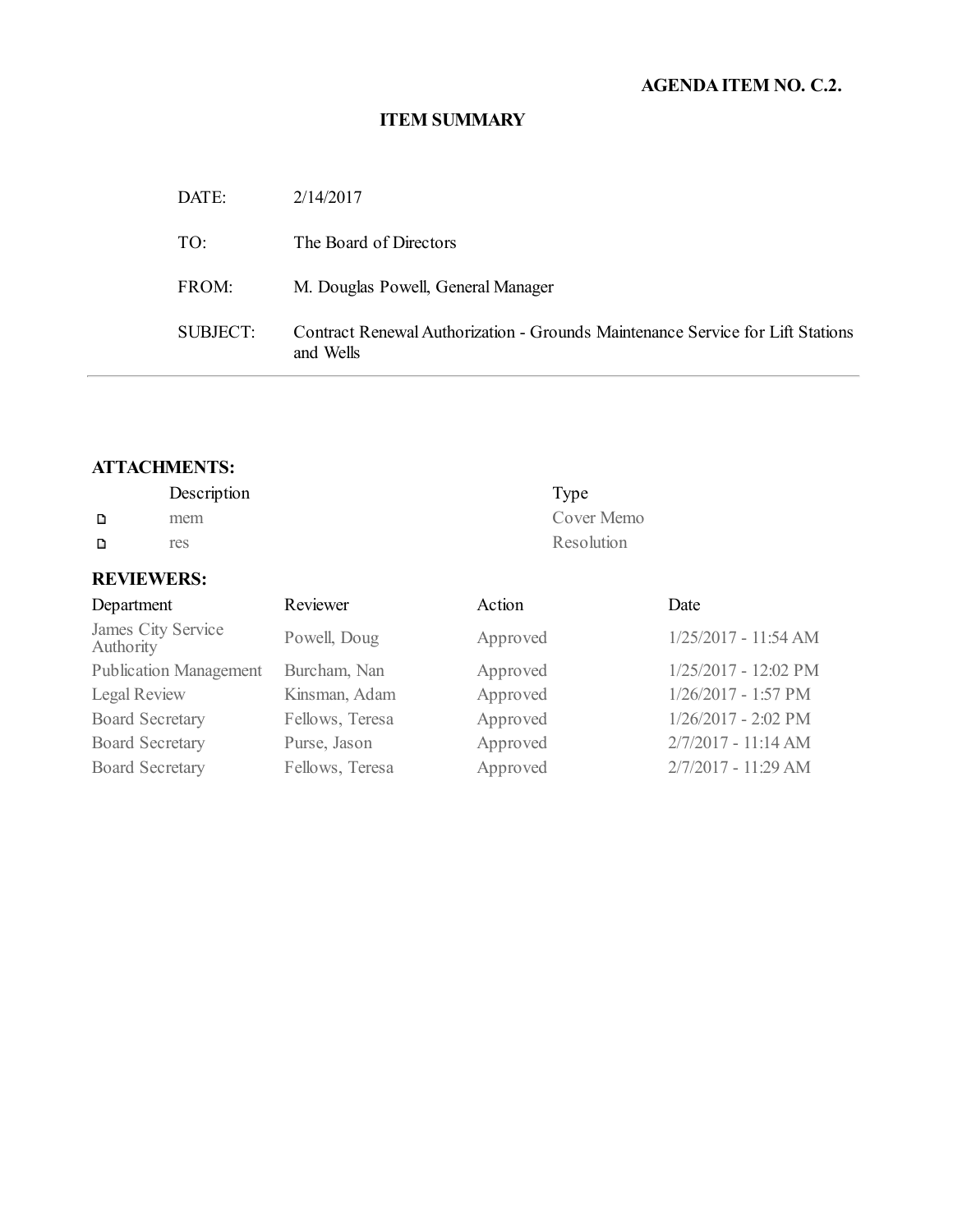### **M E M O R A N D U M**

| DATE:    | February 14, 2017                                                                        |
|----------|------------------------------------------------------------------------------------------|
| TO:      | The Board of Directors                                                                   |
| FROM:    | M. Douglas Powell, General Manager, James City Service Authority                         |
| SUBJECT: | Contract Renewal Authorization - Grounds Maintenance Service for Lift Stations and Wells |

A Request for Proposals (RFP) for Grounds Maintenance Service for Lift Stations and Wells was publicly advertised. Three firms (Stewart Inc., Evergreen Contracting Corporation and Landscape Elements) responded to the RFP by describing their qualifications, experience in performing similar work and available equipment. A team of staff members representing the James City Service Authority and the James City County Purchasing Division evaluated the proposals. Based on the criteria listed in the RFP, the Evaluation Committee selected Stewart Inc. as the most fully qualified firm that best met the Authority's needs as defined in the RFP. Stewart Inc. had previously completed satisfactory grounds maintenance work for the Authority.

An initial one-year contract term was negotiated with Stewart for \$90,230. The contract contains the option for four additional one-year renewal periods upon mutual agreement of both parties. The Purchasing Policy requires Board approval of contracts exceeding \$100,000.

Staff recommends the Board approve the attached resolution authorizing additional renewals of the contract for Grounds Maintenance Service for Lift Stations and Wells to Stewart Inc.

MDP/nb CRA-GrndsMaintence-mem

Attachment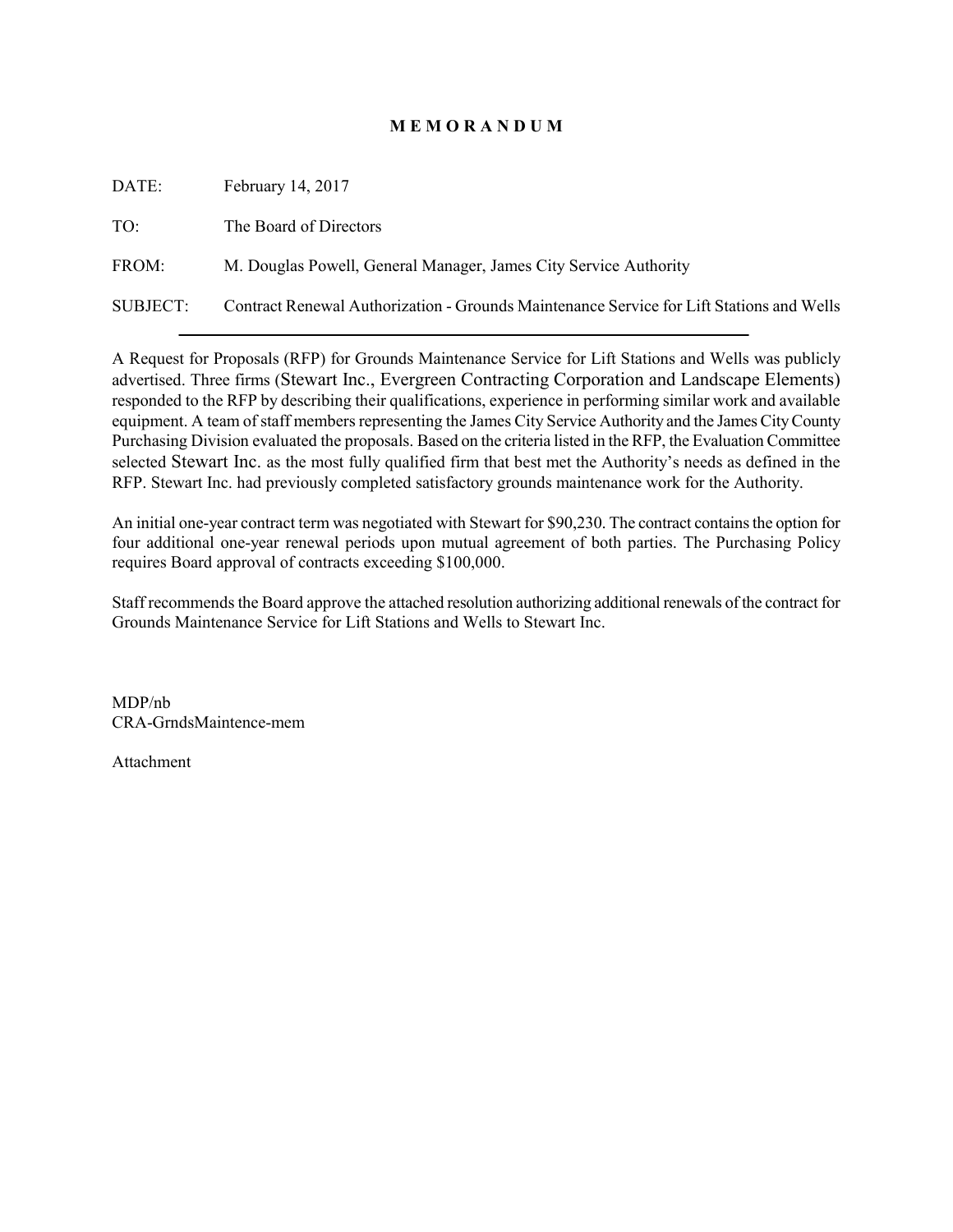### **R E S O L U T I O N**

#### CONTRACT RENEWAL AUTHORIZATION -

#### GROUNDS MAINTENANCE SERVICE FOR LIFT STATIONS AND WELLS

- WHEREAS, a Request for Proposals (RFP) has been advertised and evaluated for Grounds Maintenance Service for Lift Stations and Wells; and
- WHEREAS, three firms submitted proposals and Stewart Inc. was determined to be the most fully qualified firm that best met the Authority's needs as defined in the RFP; and
- WHEREAS, an initial one-year contract term was negotiated with Stewart for \$90,230. The contract contains the option for four additional one-year renewal periods upon mutual agreement of both parties. The Purchasing Policy requires Board approval of contracts exceeding \$100,000.
- NOW, THEREFORE, BE IT RESOLVED that the Board of Directors of the James City Service Authority, James City County, Virginia, hereby authorizes additional renewals of the contract for Grounds Maintenance Service for Lift Stations and Wells to Stewart Inc.

|                                         | Ruth M. Larson<br>Chairman, Board of Directors  |              |     |                |
|-----------------------------------------|-------------------------------------------------|--------------|-----|----------------|
| ATTEST:                                 |                                                 | <b>VOTES</b> |     |                |
|                                         |                                                 | AYE          | NAY | <b>ABSTAIN</b> |
|                                         | <b>MCGLENNON</b><br><b>SADLER</b>               |              |     |                |
| Bryan J. Hill<br>Secretary to the Board | <b>HIPPLE</b><br><b>ONIZUK</b><br><b>LARSON</b> |              |     |                |
|                                         |                                                 |              |     |                |

\_\_\_\_\_\_\_\_\_\_\_\_\_\_\_\_\_\_\_\_\_\_\_\_\_\_\_\_\_\_\_\_\_\_\_\_

Adopted by the Board of Directors of the James City Service Authority, James City County, Virginia, this 14th day of February, 2017.

CRA-GrndsMaintence-res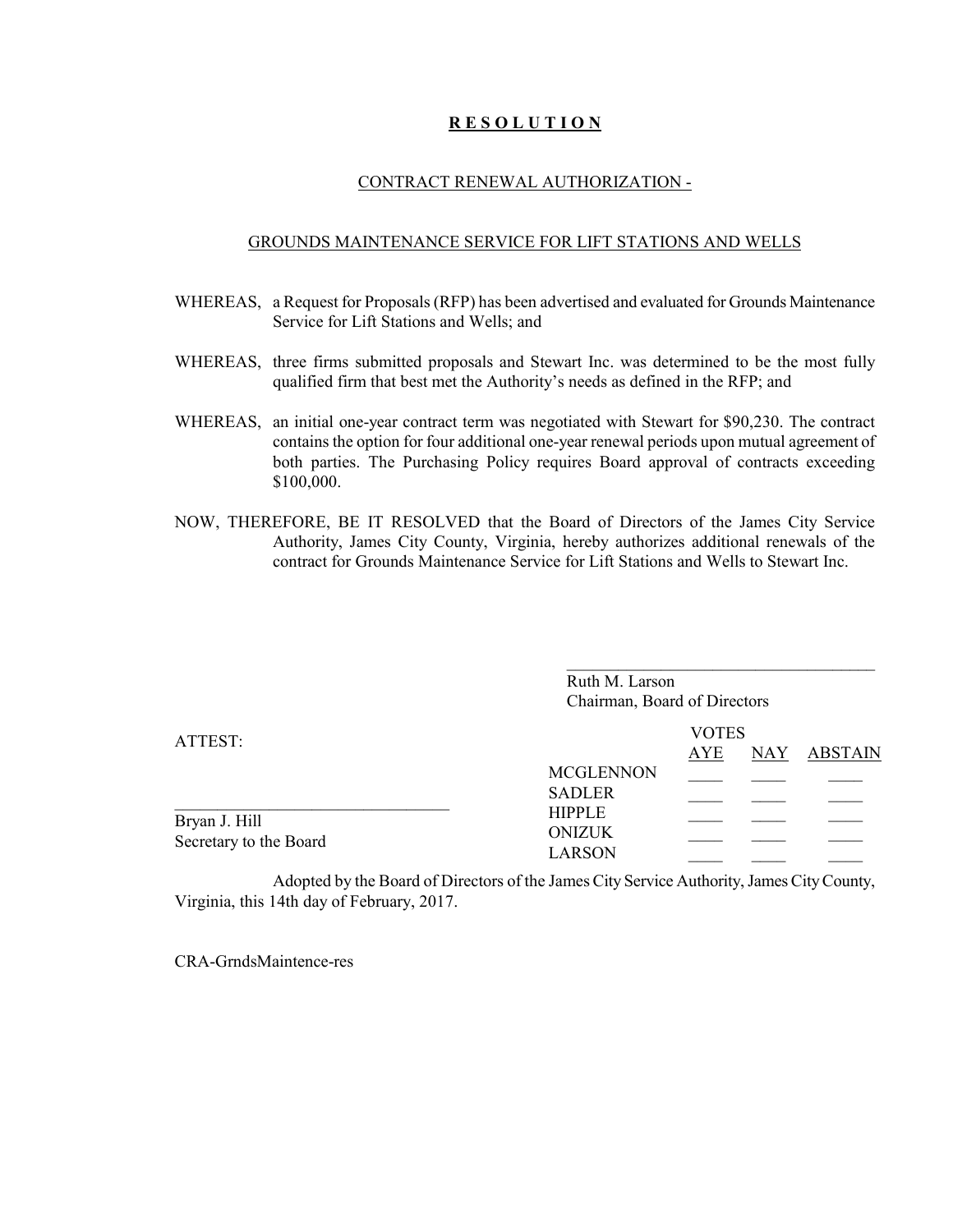# **AGENDAITEM NO. C.3.**

## **ITEM SUMMARY**

| DATE:           | 2/14/2017                                                 |
|-----------------|-----------------------------------------------------------|
| TO:             | The Board of Directors                                    |
| FROM:           | M. Douglas Powell, General Manager                        |
| <b>SUBJECT:</b> | Setting a Public Hearing - Fiscal Year 2018 Utility Rates |

## **ATTACHMENTS:**

|   | Description                    | Type            |
|---|--------------------------------|-----------------|
| D | Memo                           | Cover Memo      |
| Đ | res                            | Resolution      |
| D | Proposed Update to Regulations | Backup Material |

## **REVIEWERS:**

| Department                      | Reviewer        | Action   | Date                  |
|---------------------------------|-----------------|----------|-----------------------|
| James City Service<br>Authority | Powell, Doug    | Approved | 1/25/2017 - 11:54 AM  |
| <b>Publication Management</b>   | Burcham, Nan    | Approved | 1/25/2017 - 12:05 PM  |
| Legal Review                    | Kinsman, Adam   | Approved | 1/26/2017 - 1:57 PM   |
| <b>Board Secretary</b>          | Fellows, Teresa | Approved | $1/26/2017 - 2:02$ PM |
| <b>Board Secretary</b>          | Purse, Jason    | Approved | 2/7/2017 - 11:15 AM   |
| <b>Board Secretary</b>          | Fellows, Teresa | Approved | 2/7/2017 - 11:30 AM   |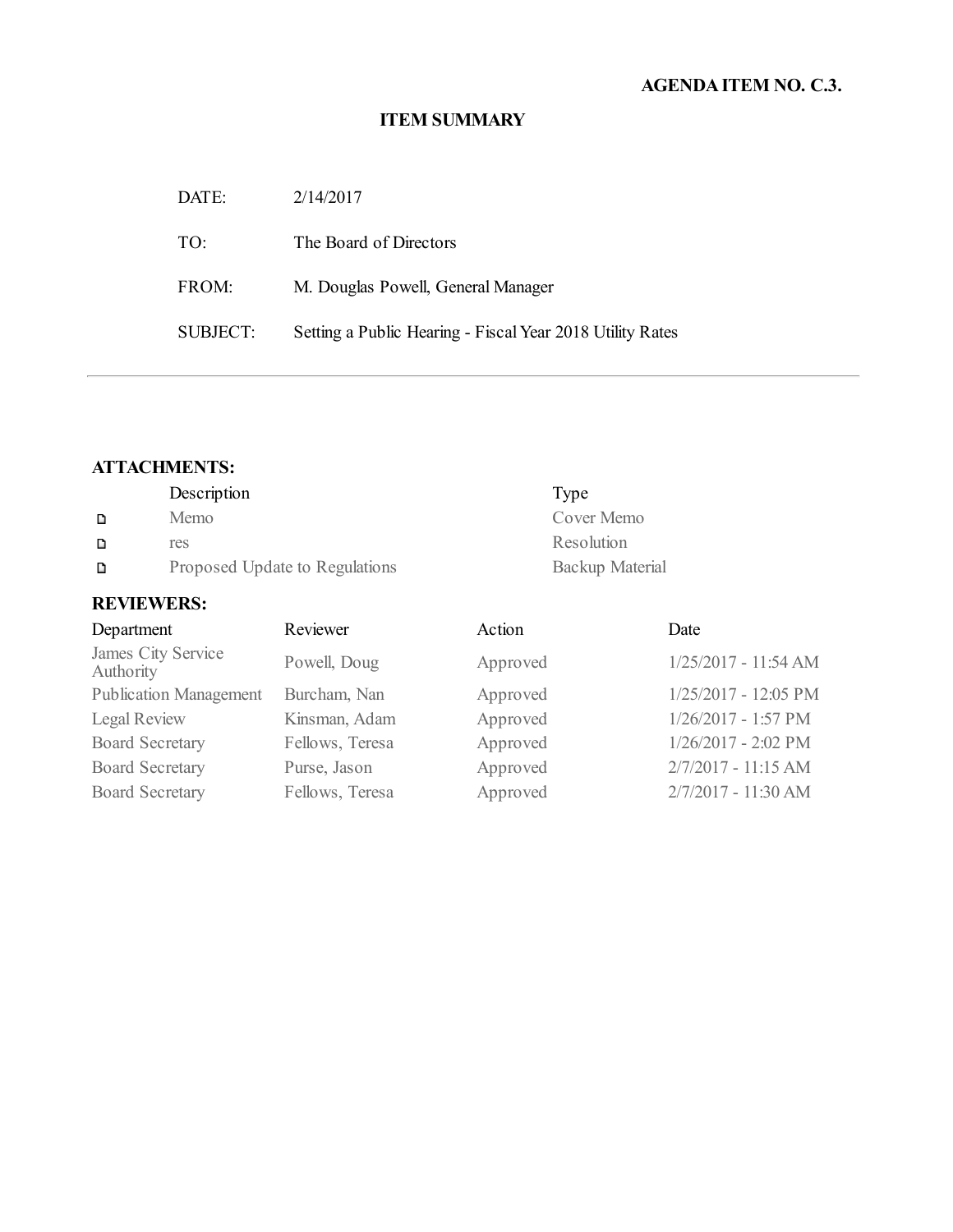### **M E M O R A N D U M**

| DATE:           | February 14, 2017                                                |
|-----------------|------------------------------------------------------------------|
| TO:             | The Board of Directors                                           |
| FROM:           | M. Douglas Powell, General Manager, James City Service Authority |
| <b>SUBJECT:</b> | Setting a Public Hearing - Fiscal Year 2018 Utility Rates        |
|                 |                                                                  |

The Board of Directors has a history of providing the resources for the James City Service Authority (JCSA) to meet its mission while being sensitive to the impact of service rates on the customer.

Incremental rate increases are required to successfully manage aging infrastructure, fixed costs and debt service coverage and prepare for substantial future water permitting and water sourcing challenges. The proposed changes to the water and sewer service rate and fixed charge reflect the multi-year plan from the 2015 rate study. The total monthly water and sewer bill for a typical 5,000-gallons-per-month residential user would increase by \$2.30 per month from \$33.60 to \$36.21. The combined bill would remain the lowest in the region except for the City of Williamsburg.

In accordance with Section 15.2-5136 of the Code of Virginia, a public hearing for changes in fees requires a minimum 14-day notice from the time the second public notice of the hearing is printed in a local publication. JCSA staff is currently preparing the Fiscal Year 2018 budget and recommends the Board authorize staff to advertise a public hearing on April 11, 2017, for changes in the water and sewer service rates and charges effective July 1, 2017, as listed in the attached resolution. The Board can change the advertised charges and rates during its subsequent budget discussions.

MDP/nb PH-FY18UtilityRts-mem

Attachment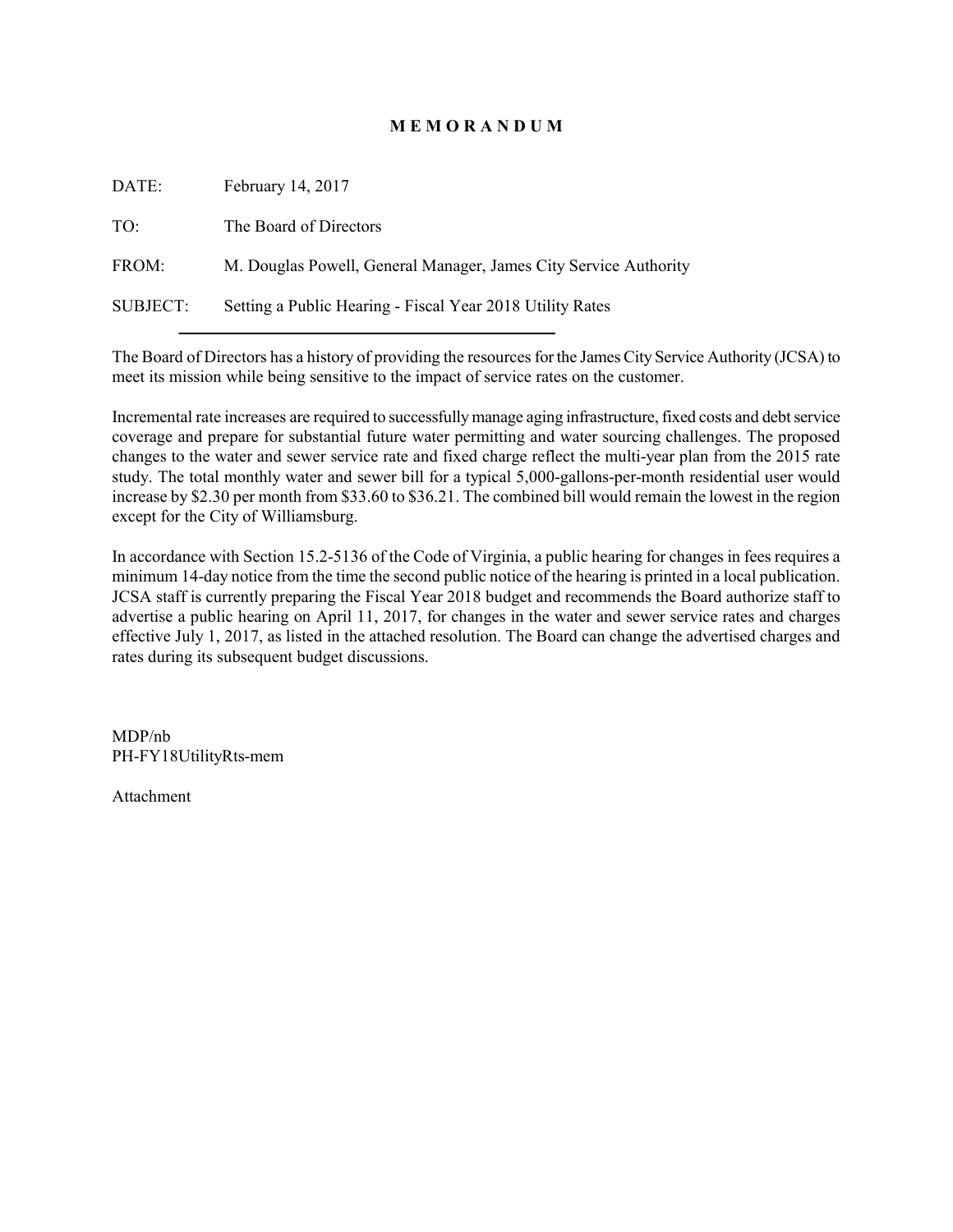### **R E S O L U T I O N**

#### SETTING A PUBLIC HEARING - FISCAL YEAR 2018 UTILITY RATES

- WHEREAS, the Board of Directors of the James City Service Authority desires to set a Public Hearing for proposed utility rate changes to the Regulations Governing Utility Service.
- NOW, THEREFORE, BE IT RESOLVED by the Board of Directors of the James City Service Authority, James City County, Virginia, that the Board of Directors will hold a Public Hearing on April 11, 2017, and request staff to review Section 32, General Rate Policy and Rate Schedule, Regulations Governing Utility Service and make changes to the rates as summarized in the attachments which will become effective July 1, 2017, if adopted.

BE IT FURTHER RESOLVED that the proposed amendment be made part of this resolution.

|                                         | Ruth M. Larson<br>Chairman, Board of Directors  |  |  |  |
|-----------------------------------------|-------------------------------------------------|--|--|--|
| ATTEST:                                 | <b>VOTES</b><br><b>ABSTAIN</b><br>AYE<br>NAY    |  |  |  |
|                                         | <b>MCGLENNON</b><br><b>SADLER</b>               |  |  |  |
| Bryan J. Hill<br>Secretary to the Board | <b>HIPPLE</b><br><b>ONIZUK</b><br><b>LARSON</b> |  |  |  |

Adopted by the Board of Directors of the James City Service Authority, James City County, Virginia, this 14th day of February, 2017.

PH-FY18UtilityRts-res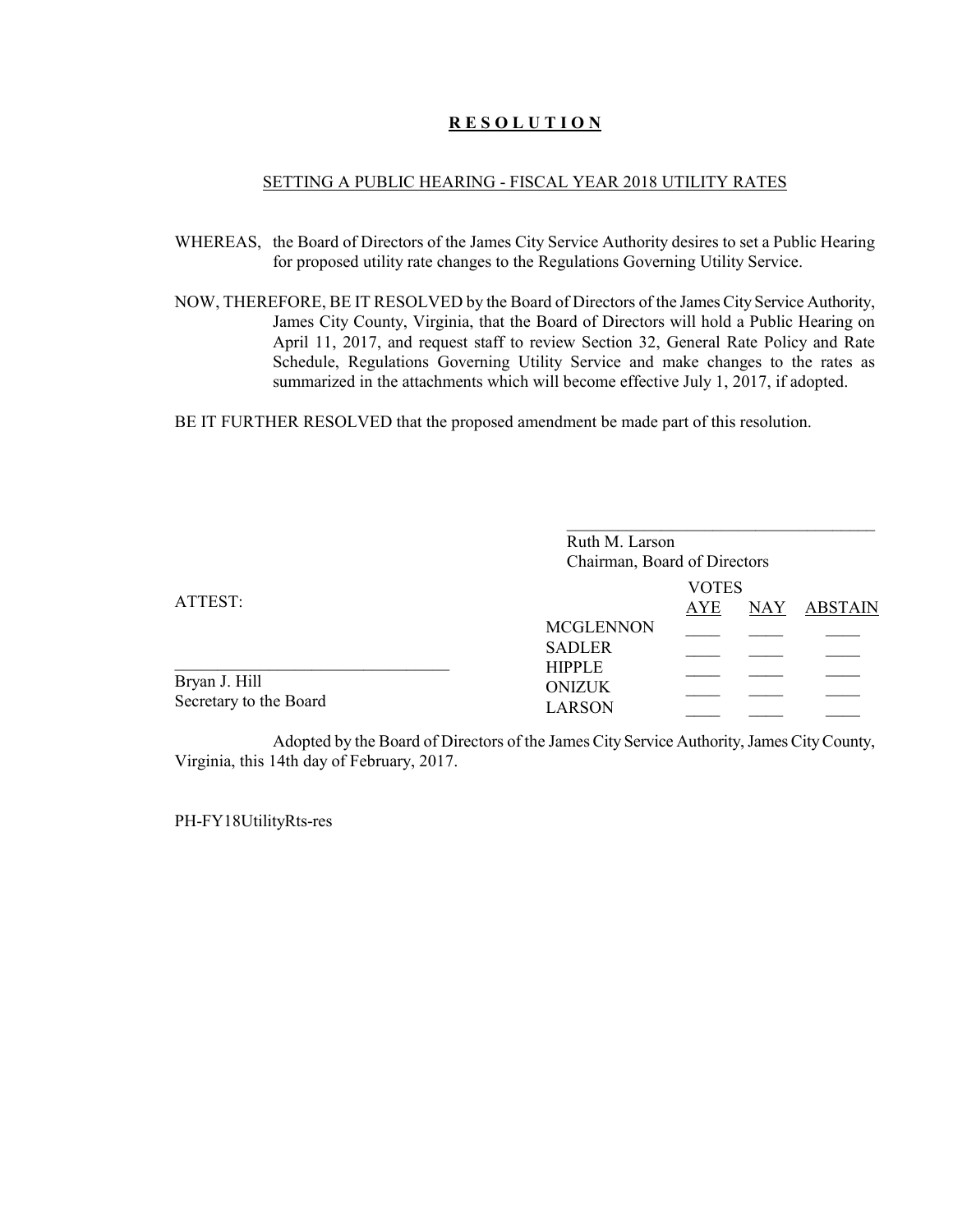contracts for sewage pump maintenance shall be terminated upon transfer of title or ownership.

4. Service connection charge. A service connection charge shall be paid by each applicant for each new service connection prior to the approval of the application therefor, as follows:

| Service installed by: | Charge                                     |
|-----------------------|--------------------------------------------|
| Developer, applicant  | \$10 per connection inspection fee         |
| Authority             | Actual cost times 1.25, including overhead |

## **The purpose of this charge is to defray the cost of installation or inspection of a service connection from the public sewer main in the street to the curb or property line.**

The service connection charge shall be waived provided the applicant has paid a local facilities charge and the sewer service line is not greater than 6 inches in diameter for a gravity main or 2 inches in diameter for a force main. In the event that the service connection charge is not waived, the local facilities charge will be applied against the service connection charge.

- 5. Retail service rates. The wastewater service charge shall be based on usage from a metered water source where available. For wastewater service on an unmetered water source a meter size equivalent shall be used, based upon an estimated charge.
	- (a) Metered water source.

Charge for all collection and treatment of wastewater

(1) Fixed Charge-Each customer bill shall include a Fixed Charge based upon the size of the meter serving the customer. The Fixed Charge for each billing cycle shall be calculated based on the quarterly fixed charge chart below. This Fixed Charge is for expenses associated with operating and maintaining the wastewater collection system.

| <b>Meter Size</b> | <b>Quarterly Fixed Charge</b>  |
|-------------------|--------------------------------|
| 5/8"              | \$<br><del>5.77</del> 5.89     |
| 3/4"              | \$<br><del>8.66</del> 8.83     |
| 1"                | \$<br><del>14.43</del> 14.72   |
| $1 - 1/2$ "       | \$<br>28.85 29.43              |
| 2"                | \$<br><del>46.16</del> 47.08   |
| 3"                | \$<br><del>92.32</del> 94.17   |
| 4"                | \$<br><del>144.25</del> 147.14 |
| 6"                | \$<br><del>288.50</del> 294.27 |
| 8"                | \$<br>461.60 470.83            |
| 10"               | \$<br><del>663.35</del> 676.82 |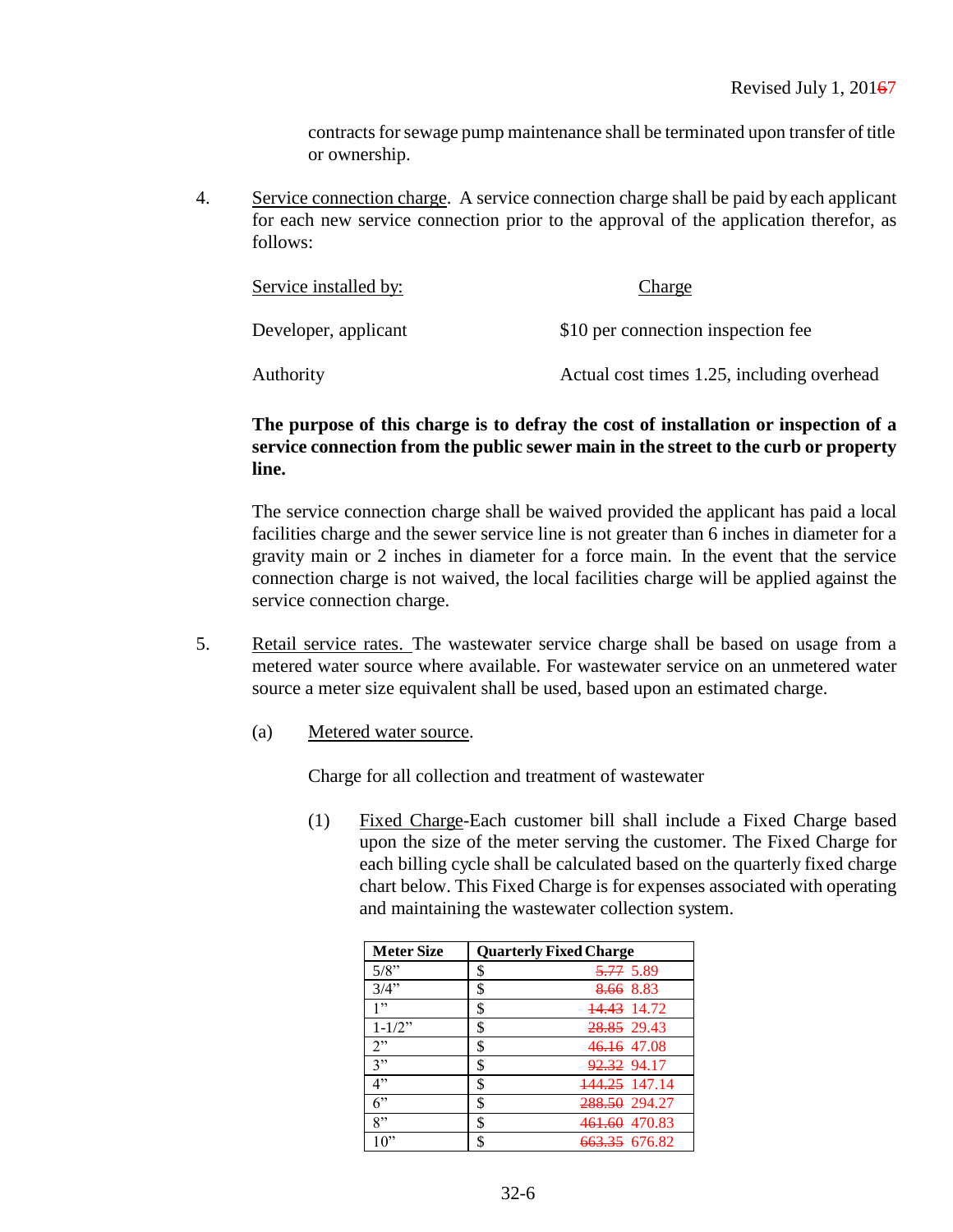| (2)                                     |               |
|-----------------------------------------|---------------|
| Volume                                  | Collection    |
| Per 1,000 gallons of<br>water consumed  | \$2.99 \$3.05 |
| Per 100 cubic feet of<br>water consumed | \$2.24 \$2.29 |

Metered water usage shall be reduced by a metered reading from a landscaping meter or similar device if the landscaping meter or device is registered with the Authority.

A copy of the deduction meter reading must be received by the Authority20 days prior to the end of each billing period. Regardless of the length of time, submeter reading adjustments will only be allowed up to the consumption in the current billing period.

## (b) Unmetered water source.

Where no meter exists or where meter readings are not made available by the water supplier to the Authority, then the following estimated charges shall be assessed:

| Activity, use                     | Unit          | Collection |
|-----------------------------------|---------------|------------|
| Single-family residences          | Each          | \$42.00    |
| Single-family mobile homes        | Each          | 42.00      |
| Mobile homes in parks             | Each lot      | 37.25      |
| Duplex, apartments and townhouses | Each          | 37.25      |
| Schools (with showers)            | Student       | 4.25       |
| Schools (without showers)         | Student       | 2.65       |
| Motels and hotels                 | Room          | 18.55      |
| Minimum                           |               | 186.70     |
| Manufacturing                     | Msf           | 11.10      |
| Minimum                           |               | 55.85      |
| Warehouses                        | Msf           | 7.45       |
| Minimum                           |               | 46.50      |
| Service stations                  | Each          | 49.95      |
| <b>Camping facilities</b>         | Each space    | 16.25      |
| Minimum                           |               | 64.25      |
| Restaurants                       | Seat          | 4.95       |
| Minimum                           |               | 55.85      |
| Commercial                        | Msf           | 18.55      |
| Minimum                           | 1,000 Sq. Ft. | 55.85      |
| Churches                          | Each          | 40.65      |
| Swimming pools                    | Sfe           | 40.65      |
| Laundromats                       | Sfe           | 40.65      |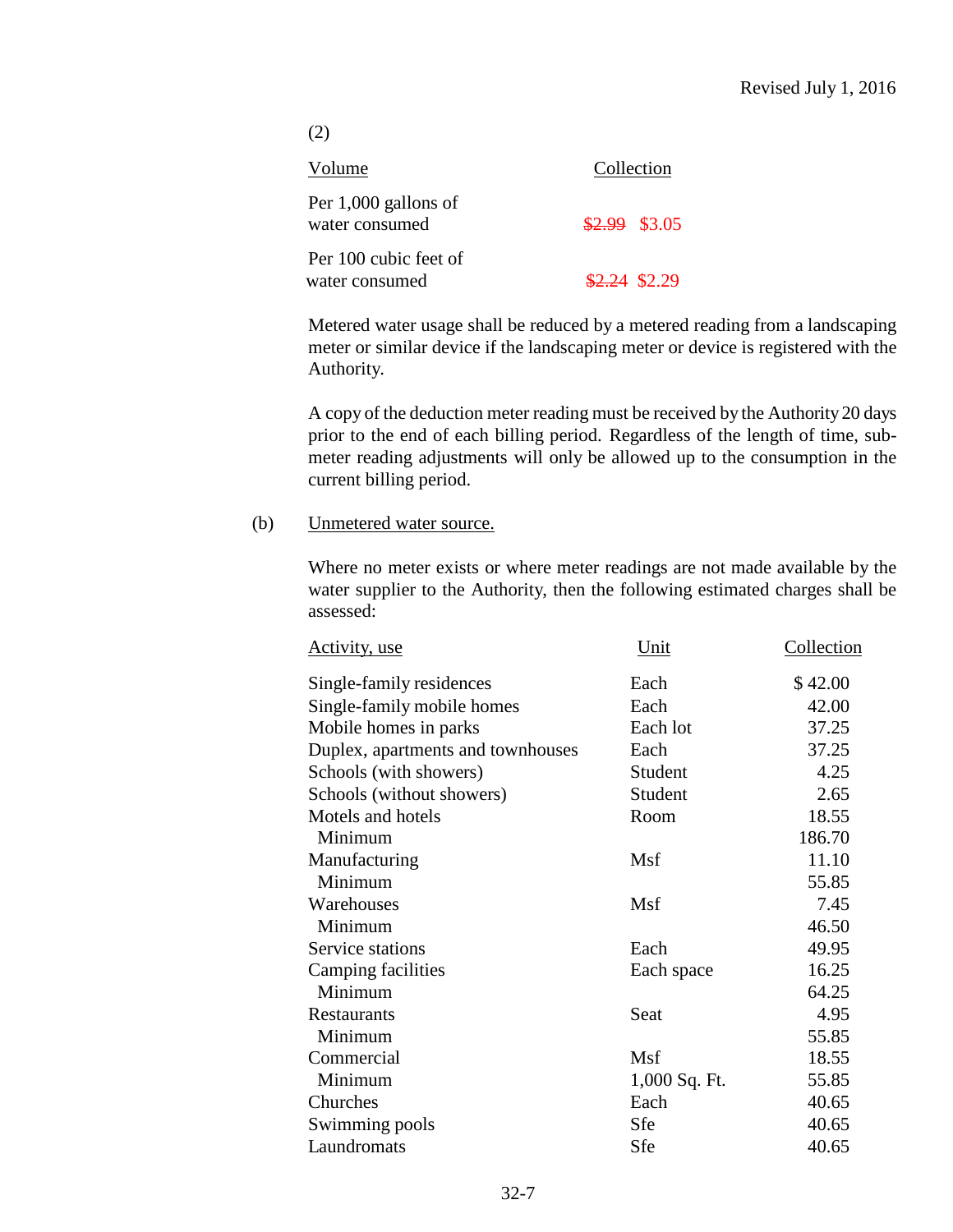(a) Fixed Charge-Each customer bill shall include a Fixed Charge based upon the size of the meter serving the customer. The Fixed Charge for each billing cycle shall be calculated based on the quarterly fixed charge chart below. This Fixed Charge is for expenses associated with operating and maintaining the water distribution system.

| <b>Meter Size</b> | <b>Quarterly Fixed Charge</b>   |
|-------------------|---------------------------------|
| 5/8"              | \$<br>9.30<br>8.19              |
| 3/4"              | \$<br><del>12.29</del> 13.95    |
| 1"                | \$<br><del>20.48</del> 23.24    |
| $1 - 1/2$ "       | \$<br><del>40.95</del> 46.48    |
| 2"                | \$<br><del>65.52</del> 74.37    |
| 3"                | \$<br><del>131.04</del> 148.73  |
| 4"                | \$<br>204.75 232.39             |
| $6$ "             | \$<br><del>409.50</del> 464.78  |
| 8"                | \$<br><del>655.20</del> 743.65  |
| 10"               | \$<br><del>941.85</del> 1069.00 |

(b) Water service shall be based upon a commodity charge for all consumption, as follows:

| <b>Single Family Residential</b> |                 |                     |                 |
|----------------------------------|-----------------|---------------------|-----------------|
|                                  | Tier 1          | Tier 2              | Tier 3          |
| <b>Meter Size</b>                | (quarterly use) | (quarterly use)     | (quarterly use) |
| 5/8"                             | $0-15,000$      | 15,001-30,000       | $30,000+$       |
| 3/4"                             | $0-22.500$      | 22,501-45,000       | $45,000+$       |
| 1"                               | 0-37,500        | 37,501-75,000       | $75.000+$       |
| $1 - 1/2$ "                      | 0-75.000        | 75,001-150,000      | $150,000+$      |
| 2"                               | $0-120,000$     | 120,000-240,000     | $240,000+$      |
| 3"                               | 0-240,000       | 240,001-480,000     | $480,000+$      |
| 4"                               | 0-375,000       | 375,001-750,000     | $750,000+$      |
| $6$ "                            | 0-750,000       | 750,001-1,500,000   | $1,500,000+$    |
| 8"                               | $0-1,200,000$   | 1,200,001-2,400,000 | $2,400,000+$    |
| 10"                              | $0-1,725,000$   | 1,725,001-3,450,000 | $3,450,000+$    |
| Rate Per 1.000 Gallons           | 2.80 3.18<br>\$ | 5.60 6.36<br>\$     | $$13.15$ 14.93  |

| <b>Multi-Family Residential and Non-Residential</b> |                |  |
|-----------------------------------------------------|----------------|--|
| <b>All Meter Sizes</b>                              | <b>All Use</b> |  |
| Rate Per 1,000 Gallons                              | Φ<br>4.144.70  |  |

**The purpose of the retail service charge is to defray all costs of providing water service for domestic, commercial and industrial uses and for firefighting purposes, including repayment of moneys borrowed to acquire or construct the water system; operation and maintenance; and renewals, replacements and extensions.**

D. Independent Water Systems Connection Fee. The developer of any Independent Water System for which the development plans are submitted in accordance with the provisions of Section 19- 57, Water Facilities of the Subdivision Ordinance, shall be required to pay a per-lot or residential unit Independent Water System Connection Fee of \$8,000 to the JCSA for each lot or residential